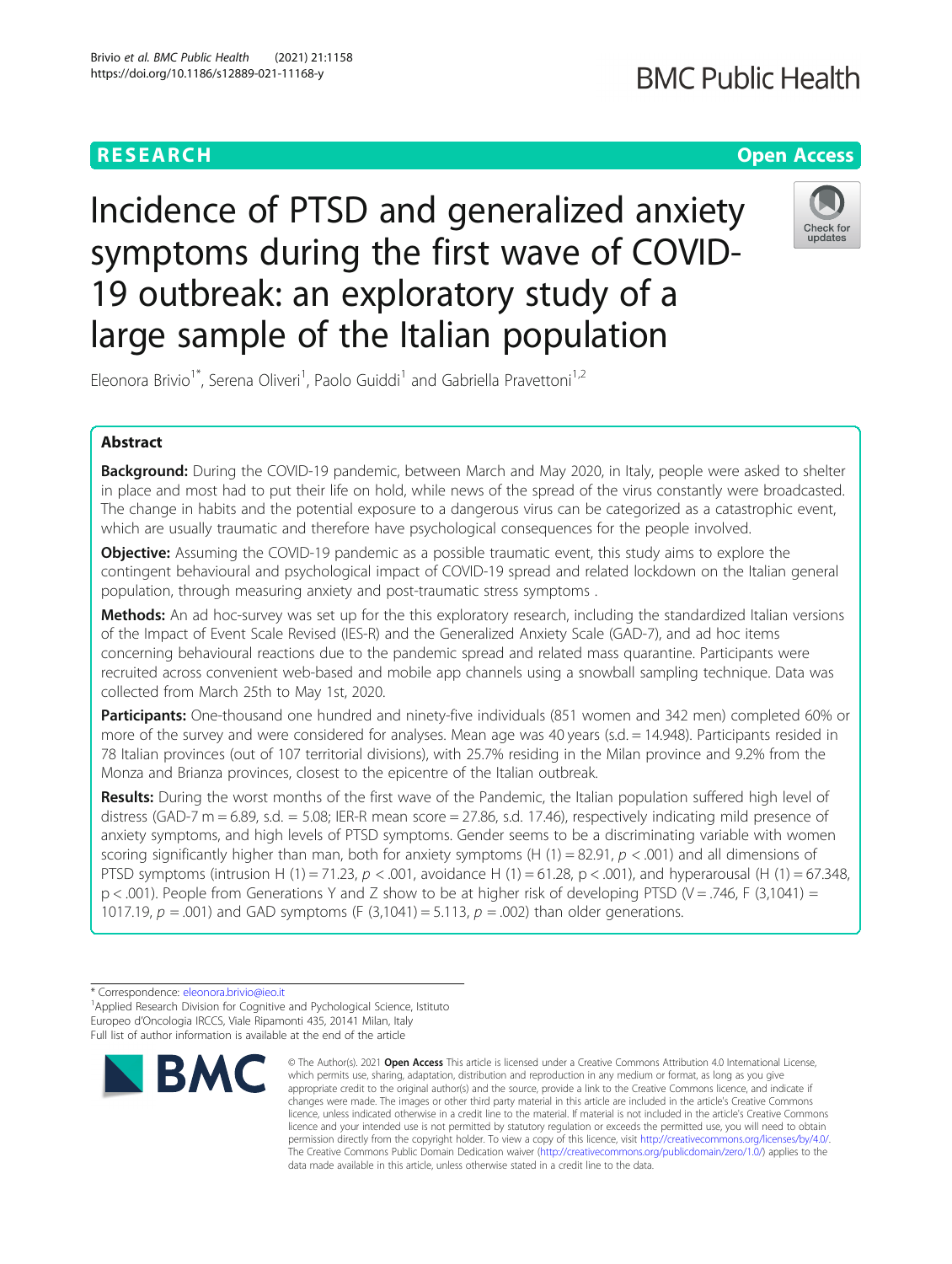Conclusions: Gender and generation appeared to be the most consistent risk factor for higher levels of generalized anxiety and PTSD symptoms in the current pandemic. Other variables – such as information seeking behaviours, parental and marriage status, chronic conditions – yielded less consistent evidence. Results indicate the need of including psychological interventions as a standard tool during the emergency management of a catastrophic events such as a pandemic.

Keywords: Post-traumatic stress disorder, Generalized anxiety, COVID-19

#### Background

The COVID-19 pandemic originated in Wuhan, China and spread to Europe in January 2020. Among these EU countries, Italy was one of the countries most severely struck by the pandemic. After two cases in Rome as of January 31st and another in Codogno on February 6th, by February 21st, the number of cases were rapidly increasing in Lombardy and Veneto regions [[1](#page-8-0)]. Despite feelings of discouragement, fear, restriction, and generalized impotence resulting from the media's constant reporting of increasing numbers of infected individuals and associated deaths, Italy rose to the occasion and quickly became a key leader in the fight against the virus [[2](#page-8-0), [3\]](#page-8-0).

Between March April 2020, the mortality rate in Italy increased from four to 8 % [\[4](#page-8-0)]. Newspapers, social media, and television began circulating images of the imminent catastrophe, with military wagons carrying the coffins of Covid-19 victims in Bergamo, Lombardy, and for individuals within the population who had been quarantined, such images triggered further panic and perceptions of having no escape [[5,](#page-8-0) [6](#page-8-0)]. The spread of an infectious disease like the Covid-19 can be considered a type of catastrophic event, such as hurricanes, floods, and earthquakes, and similar psychological consequences can result [\[7](#page-8-0), [8](#page-8-0)]. A meta-analysis of literature examined the correlation between mental health and catastrophic events [\[9](#page-8-0)], finding that about one-third of these studies reported an important effect on the state of the psychological well-being of the populations. The most common diagnoses were, in order of incidence, Post-Traumatic Stress Disorder (PTSD), Major Depression, and Generalized Anxiety Disorder (GAD). Severe Acute Respiratory Syndrome (SARS), was the first new infectious disease of the twenty-first century and with its spread, stress, stigma, and anxiety became common manifestations among infected individuals [\[10](#page-8-0), [11\]](#page-8-0). In 2006, results from research conducted on 129 people quarantined in Toronto during the spread of SARS showed an incidence of 31.2% for Depression and 28.9% for PTSD [[12\]](#page-8-0).

COVID-19 pandemic aggressiveness is burdening more than the previous SARS endemic [[13](#page-8-0)–[15](#page-8-0)]. The study conducted by Wang et al. [[16](#page-8-0)] explored the impact of the COVID-19 pandemic on both the physical and the mental health of Chinese citizens through an online questionnaire. Results showed that 53.8% of respondents reported a moderate to severe impact from the pandemic on their psychological well-being. More specifically, 16.5% reported moderate to severe depressive symptoms, 28.8% reported moderate to severe anxious symptoms, and 8.1% reported moderate to severe stress levels. Females, students, and those with physical symptoms like muscle pain, coldness, and dizziness were the most at risk of psychological vulnerability. In contrast, predictors of greater psychological well-being included frequently and carefully following the latest updates regarding the pandemic and adopting precautionary measures like hand hygiene and use of masks [[17,](#page-8-0) [18\]](#page-8-0).

Current literature suggests that the COVID-19 pan-demic can create a consequent anxiety pandemic [[13](#page-8-0), [19\]](#page-8-0) and many studies provide evidence of PTSD symptoms in different populations. Fekih-Romdhane et al. (2020) investigated incidence of PTSD symptoms in a sample of Tunisian citizens, and found that 33.0% of participants scored higher than 33 (threshold cut-off) on IES-R scale, with "avoidance" as the most frequent symptom, and gender, a personal psychiatric history and daily time spent on news and events related to COVID-19 on media as predictors of PTSD symptoms. Youngest Tunisian participants reported significantly higher prevalence of PTSD [[20\]](#page-8-0). González et al. noted 15.8% of participants in the Spanish population with PTSD symptoms, with the female gender more susceptible to develop symptoms of PTSD [\[21](#page-8-0)]. Zhang and Ma (2020) and N. Liu et al. (2020) reported similar prevalence rates of PTSD symptoms, at 7.6 and 7%, respectively, in the Chinese population [\[20](#page-8-0), [22](#page-8-0)].

Non-specific psychological distress was also assessed in the Italian population. Ferrucci et al. (2020) investigated, through an on line survey, the intensity and prevalence of self-reported feelings of anxiety, fear, sadness, anger, and concern during the pandemic, and the impact on daily life activities (e.g. nutrition, sleep, sexuality, relationship with others), through ad hoc questions that inquired about the intensity of certain feelings/emotions (scored on a four-point scale  $0 = \text{``none''}$  and  $4 =$ "very high" intensity). They found that Italian people felt psychologically vulnerable, females and younger people in particular, because of the imminent economic crises and risk of infection, with a related negative impact on daily life activities, such as sexuality, nutrition, sleep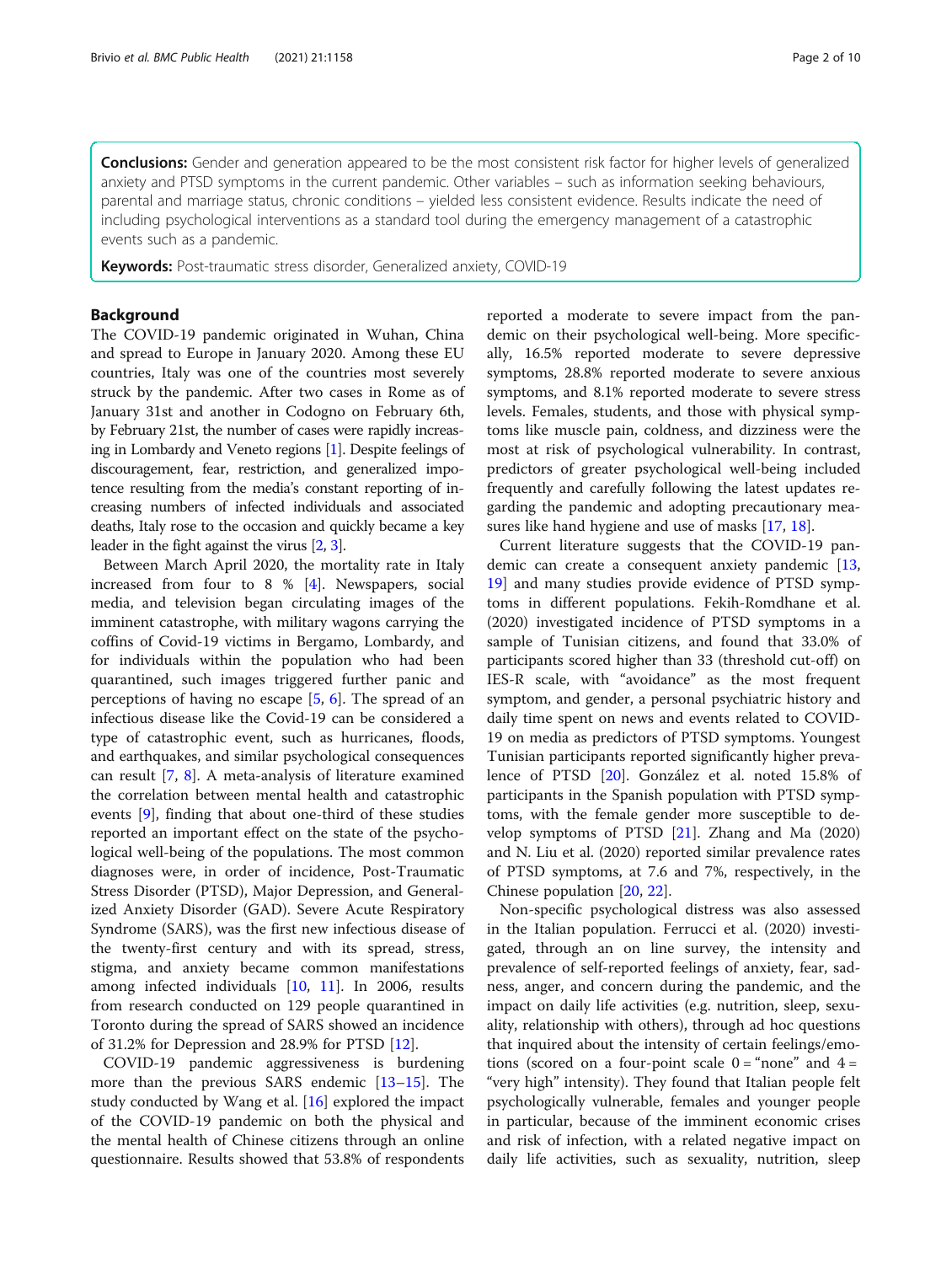[[23\]](#page-8-0). Young adults are highly exposed to social media and uncontrolled web information, which can trigger psychological distress [\[24\]](#page-8-0). Also Mazza et al. (2020) provided a report on the psychological impact and mental health of the general public in Italy during the first peak of the COVID-19 outbreak [[25](#page-8-0)]. Their questionnaire was administered on an online survey platform and disseminated through social networks and emails. The authors included the Depression, Anxiety and Stress Scale–21 items (DASS-21) in their survey, and this research was one of the first attempt to assess the psychological impact of Covid-19 through objective standardized measures. Results showed that female gender, negative affect, and detachment were associated with higher levels of depression, anxiety, and stress. Starting from such evidence, this study aimed to explore the prevalence of post-traumatic stress symptoms and general anxiety symptoms during the first wave of COVID-19 among Italian citizens, by administering standardized tools and by providing a more concrete measure of the mental health situation in the Italian population during the most challenging months of the pandemic. The secondary aim was to correlate socio-demographic risk and protective factors that could affect psychological burdening and the contingent behavioural reactions, such as information seeking. The following contribution does not claim to be included in the psychiatric field and diagnosis of mental disorders, but it is placed in the trend of the exploratory studies investigating the psychological impact of COVID-19 outbreak [\[20,](#page-8-0) [26](#page-8-0)–[28\]](#page-8-0). Such kind of studies may help government and healthcare professionals to prepare targeted interventions and safeguard the psychological well-being of the population against COVID-19 and other outbreaks as well as manage their long-term consequences.

#### Methodology

#### Procedure

Participants were eligible for the study if they resided in Italy and spoke Italian. They were recruited adopting a snowball sampling method during the COVID-19 quarantine, through a social media message containing the link to the survey. Initially, the link of the survey was mainly shared across different social media accounts and groups (Whatsapp, Facebook, Instagram) belonging to three of the authors (EB, SO, PG). The survey was hosted on Qualtrics, and an anonymous link was generated to be distributed among the population. People landing on the first page of the survey were asked to answer two questions related to their country of residence and their knowledge of the Italian language. If they did not met these inclusion criteria, through automatic filtering of the survey system, they were taken to the last page of the thank you page of the survey.

Snowball sampling is a type of chain-referral nonprobability sampling technique, which involves the recruitment of new participants required for the study by existing participants [[29](#page-9-0), [30\]](#page-9-0). The primary data source is selected at the outset of the study and encouraged to invite relatives, friends or acquaintances to take part in the survey. Snowball sampling methods are particularly useful when the study population is unknown, and therefore eligibility criteria cannot be identified. This massive sampling strategy, by the spread of the survey through different social media, is understandable having into account the circumstances of confinement due to COVID-19 outbreak. Finally, demographic information for our participants could not be accessed, and consequently snowball sampling was the ideal sampling method for our study. Recent studies during the COVID-19 pandemic have also successfully used this technique to investigate mental health issues in the general population [[20](#page-8-0), [26](#page-8-0)–[28](#page-8-0), [31](#page-9-0)].

Participation in the study was voluntary and anonymous and could be withdrawn at any time. The first page of the survey contained the informed consent form, which explained the objective of the study and data handling methods outlined by Italian laws and the European General Data Protection Regulation (GDPR). Participants signed consent forms and completed questions regarding socio-demographic characteristics as well as questions regarding COVID-19 symptoms, information-seeking behaviours, trauma caused by the COVID-19 outbreak, and anxiety symptoms. The questionnaire was available from March 25th to May 1st, 2020, A stay-at-home order was in place during this time, which started three weeks after the partial lockdown (school closures) until the last day of the full lockdown (closure of all non-essential businesses and movement restrictions) in Italy.

#### Participants

The survey was accessed by 1455 individuals. Of these individuals, 1195 completed 60% or more of the survey and were considered for advanced analyses. The sample was 71.2% women ( $n = 851$ ), 28.6% men ( $n = 342$ ), and 0.1% not specified ( $n = 2$ ). Mean age was 40 years (s.d. = 14.948). Participants resided in 78 Italian provinces (out of 107 territorial divisions), with 25.7% ( $n = 307$ ) residing in the Milan province and 9.2% ( $n = 110$ ) from the Monza and Brianza provinces. These two provinces were closest to the epicentre of the Italian outbreak.

#### Measures

The survey included ad hoc sections and standardized questionnaires. The sections are described below. Sociodemographic information and health status: participants were asked their age (on a continuous scale), gender (male, female, other), education level reached (primary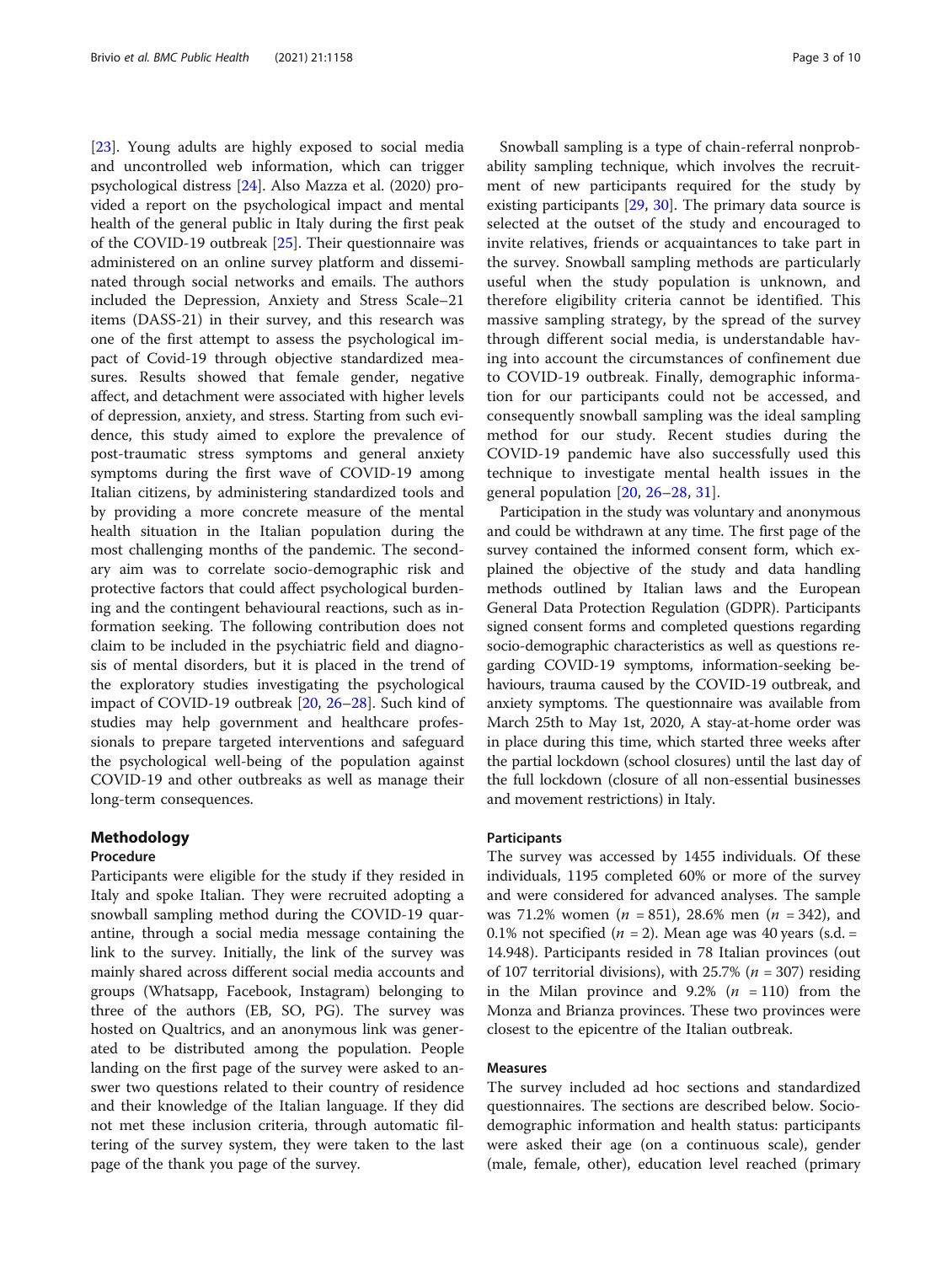school diploma, middle school diploma, high school diploma, bachelor degree, post-graduate degree, doctoral or similar degree, other), marriage (married/cohabiting, widowed, divorced/separated, single, other) and parental status ('Do you have children?' Yes/No), caregiving status of people with immune system diseases ('Do you care with a person with immune deficits?' yes/no answer), and presence of chronic diseases ('Do you have any chronic disease' Yes/No answer), and immune status ('Are you immuno-suppressed or immuno-compromised?' yes/no answer). These last questions have been formulated considering the nature of the COVID-19 viral infection and the scientific reports about mortality rates among people suffering of immune deficiencies [[32\]](#page-9-0).

COVID-19 related symptoms: a list of 11 symptoms (plus a blank box to add information) was presented to the participant to assess their physical condition, with a multiple answer option (no limits in the number of selected symptoms). This list of symptoms was included to control if participants' health status interfered with anxiety and PTSD symptoms. The list was compiled using the symptom list available on the World Health Organization's (WHO) website  $\left[33\right]$  $\left[33\right]$  $\left[33\right]$  at the time of the survey construction (tiredness, anosmia and/or dysgeusia, sore throat, fever, dry cough, shortness of breath, chest pain, diarrhoea, muscle pain, nasal congestions, running nose). It is imperative to remember that, initially, there was only a partial list of symptoms, as compared to the current knowledge regarding the virus. The score for such variable corresponded to the total COVID-19 related number of symptoms selected by the subject.

Participants' Information-Seeking Behaviour (ISB) was also tested through an ad-hoc questionnaire: participants were presented a list of nine sources of information and asked on a 7-point Likert scale (never to constantly) whether they used it to keep informed about the COVID-19 outbreak. Sources of information included family physicians, a Coronavirus toll-free information line, governmental websites and newspapers, social media, and scientific journals. Final scoring was calculated as an average of all items.

Impact of Event Scale Revised (IES\_R) [[34](#page-9-0)] in its validated Italian version [\[35](#page-9-0)] was used to assess the trauma symptoms caused by the COVID-19 outbreak and consequent confinement. Some evidence suggested that the IES-R can discriminate between individuals with and without PTSD [[20\]](#page-8-0); however, there is insufficient evidence supporting the IES-R as a specific diagnostic tool. The scale comprises 22 items divided on three subscales corresponding to three dimensions of PTSD diagnosis and rated on a 5-point Likert scale of frequency  $(1 = \text{"not})$ at all";  $5 =$  "extremely"). The three subscales included the following: Intrusion (8 items, IES\_RI), corresponding to

the B criterion of PTSD (sample item: "Any reminder brought back feelings about it"); Avoidance (8 items, IES\_RA) for the C criterion of PTSD (sample item: "I avoided letting myself get upset when I thought about it or was reminded of it"); and Hyperarousal (6 items, IES\_ RH) for the D criterion of PTSD (sample item: "I felt irritable and angry"). The total score, which ranges from 0 to 88, provided a measure of the severity of PTSD. There were no specific cut-off scores for the IES-R, though higher scores were representative of greater distress. Increased overall scores on all subscales may indicate the need for further evaluation. There have been several cutoff values suggested for a probable diagnosis of PTSD ranging from 22 to 24 in individuals with substance use disorders [[36\]](#page-9-0) and from 33 to 88 in Vietnam veterans [[37\]](#page-9-0). These cut-off values have been based on specific population groups and relate to the raw sum of scores. Reliability for the full scale is good (Cronbach's alpha = .924); while the IES\_RI (alpha =  $.874$ ), IES\_RA (alpha = .767), IES\_RH (alpha = .843) have adequate internal consistency.

Generalized Anxiety Disorder scale (GAD-7) [\[38](#page-9-0)] in its validated Italian version was used to assess anxiety symptoms. The scale has 7 items for frequency of symptoms over the previous two weeks rated on a 4-point Likert scale  $(1 = "not at all"; 4 = "extremely").$  The sample item is "Feeling nervous, anxious, or on edge." The scale was unidimensional, and the final score was the sum of all the answers. Scores of 5, 10, and 15 were used as the cut-off points for mild, moderate, and severe anxiety symptoms, respectively. Using the threshold score of 10, the GAD-7 had a sensitivity of 89% and specificity of 82% for GAD. The scale has good internal consistency (Cronbach's alpha = .908).

#### Analytic strategy

Analyses were performed on IBM SPSS v25. Raw scores for GAD-7 and dimensions of IES-R were first calculated. COVID-19 related symptoms were summed up and the raw count coded into quartile groups. Age was grouped according to generation (Baby Boomer: born between 1946 to 1965; Generation X: born between 1966 to 1980; Generation Y: born between 1981 to 1995; and Generation Z, born between 1996 to 2001). Parametric MANOVA and ANOVA were applied to compare groups of subjects for quantitative continuous variables, such as IES-R and GAD-7 scores. Nonparametric analyses Kruskal-Wallis' test (H) and Mann-Whitney's Test (U) were preferred when variable scores distribution did not satisfy normality and homogeneity variance distribution criteria, or groups identified by socio-demographic factors did not have a comparable sample size. Spearman's coefficient was calculated to correlate the number of COVID-19 related symptoms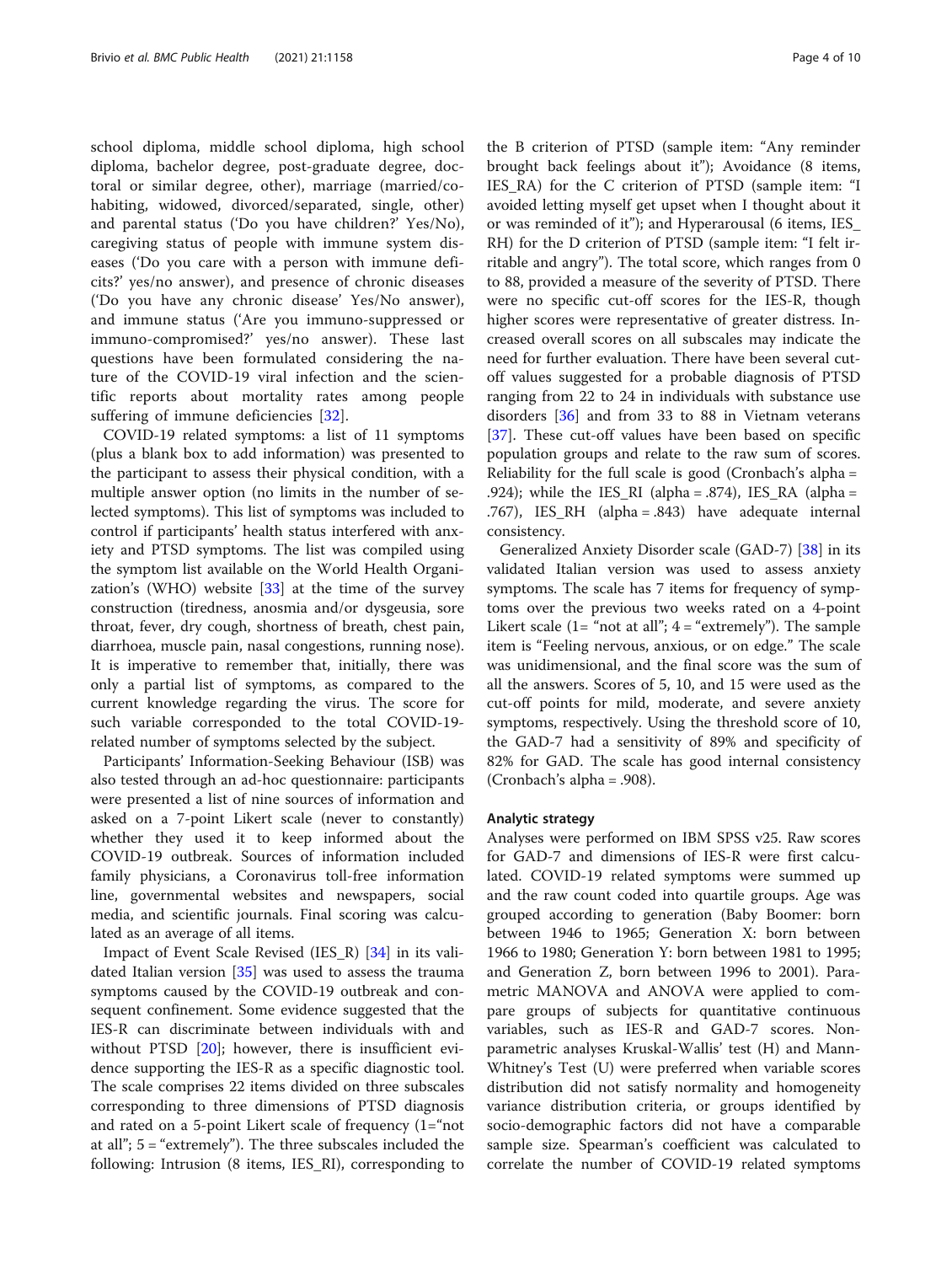reported by the participants or the levels of Information Seeking Behaviour with the IES-R and GAD-7 scores.

#### Results

The total IES\_R mean score for the whole sample was  $27.86$  (s.d.  $= 17.46$ ) (index of high PTSD levels if considering the cut-off in other populations) [\[36\]](#page-9-0) with a highest score of 81 (out of 88), while the mean score for the GAD-7 was  $6.89$  (s.d. =  $5.08$ ) (index of mild general anxiety disorder), with a highest score of 21 (out of 28).

Table 1 shows non-parametric test results for the following independent variables: gender, presence of chronic disease, immunosuppressed/immunocompromised status, education level, marriage status, and parental status.

Gender differences for the three dimensions of the IES-R (IES\_RI: H (1) = 71.232,  $p = .001$ ; IES\_RA: H (1) = 61.289,  $p = .001$ ; IES\_RH: H (1) = 67.348,  $p = .001$ ) and GAD-7 (H  $(1) = 82.919$ ,  $p = .001$ ) resulted to be significant,

with women obtaining consistently higher median scores than men in all IES-R subscales and GAD-7.

Individuals with a chronic disease did not yield different results than those without a chronic disease in all considered variables. Individuals with immunocompromised or immunosuppressed status significantly differed in median scores (mdn = 11.00,  $IQR = 8.00$ ) from individuals without any immune-deficit condition (mdn = 9.00, IQR = 9.00) for Intrusion scale only (IES\_RI) (U = 20,527,  $z = -$ 2.679,  $p = .007$ ; however, they did not significantly differ on the other dimensions of IES scale and GAD-7. Participants who were caregivers for immunocompromised individuals did not significantly differ for any of the considered variables, although the Intrusion subscale showed a slight trend toward significance (IES\_RI; U =  $53,209$ , z =  $-1.83$ ,  $p = 0.066$ ). Education level significantly affected the Avoidance symptoms (IES\_RA; H  $(5)$  =16.514,  $p = .006$ ). Pairwise comparisons, with Bonferroni error correction, revealed that the significant difference was between participants with

|  |  |  | <b>Table 1</b> Non-parametric test results for socio-demographic variables and the IES-R dimensions and the GAD-7 |  |
|--|--|--|-------------------------------------------------------------------------------------------------------------------|--|
|  |  |  |                                                                                                                   |  |

|                                                       | $N(\% )$    | IES_RI<br>Mdn (IQR)        | IES_RA<br>Mdn (IQR)        | IES RH<br>Mdn (IQR) | GAD-7<br>Mdn (IQR) |
|-------------------------------------------------------|-------------|----------------------------|----------------------------|---------------------|--------------------|
| Gender <sup>a</sup>                                   |             |                            |                            |                     |                    |
| Male                                                  | 342(28.6)   | $6.00(8.00)$ <sup>**</sup> | $6.00(7.00)$ <sup>**</sup> | $4.00(7.00)^{**}$   | $4.00(6.00)$ **    |
| Female                                                | 851(71.2)   | $10.00(9.00)$ **           | $10.00(9.00)$ **           | $8.00(8.00)$ **     | $7.00(7.00)$ **    |
| Chronic Diseases <sup>b</sup>                         |             |                            |                            |                     |                    |
| Yes                                                   | 234(19.58)  | 10.00(10.00)               | 10.00(8.00)                | 8.00(9.00)          | 6.50(8.00)         |
| No                                                    | 961(80.41)  | 9.00(9.00)                 | 9.00(9.00)                 | 7.00(9.00)          | 6.00(6.00)         |
| Immunosuppressed/Immunocompromised                    |             |                            |                            |                     |                    |
| Yes                                                   | 59(5.38)    | $11.00(8.00)^{*}$          | 10.00(7.75)                | 8.00(7.00)          | 7.00(8.00)         |
| No                                                    | 1036(94.61) | $9.00(9.00)^{*}$           | 9.00(9.00)                 | 7.00(9.00)          | 6.00(7.00)         |
| Caring for a person with immune deficits <sup>a</sup> |             |                            |                            |                     |                    |
| Yes                                                   | 139(11.63)  | 10.00(10.25)               | 9.00(10.00)                | 8.00(9.00)          | 7.00(7.00)         |
| <b>No</b>                                             | 1056(88.61) | 9.00(9.00)                 | 9.00(9.00)                 | 7.00(8.75)          | 6.00(7.00)         |
| Education <sup>a</sup>                                |             |                            |                            |                     |                    |
| Primary                                               | 4(0.36)     | <b>NA</b>                  | <b>NA</b>                  | <b>NA</b>           | <b>NA</b>          |
| Middle School                                         | 68(6.21)    | 9.00(10.00)                | 9.00(10.00)                | 6.00(7.50)          | 4.00(7.75)         |
| High School                                           | 457(41.73)  | 10.00(10.00)               | $10.00(8.00)^{**}$         | 7.00(9.00)          | 6.00(7.00)         |
| Bachelor                                              | 109(9.95)   | 9.00(9.00)                 | 9.00(8.00)                 | 8.00(9.00)          | 7.00(8.00)         |
| Postgraduate (MS, )                                   | 291(26.57)  | 10.00(10.00)               | $9.50(8.00)$ **            | 7.00(8.00)          | 6.00(6.00)         |
| Doctoral or similar                                   | 166(15.15)  | 8.00(7.75)                 | $8.00(6.00)$ **            | 6.00(7.75)          | 6.00(6.00)         |
| Marital Statusb                                       |             |                            |                            |                     |                    |
| With partner                                          |             | 9.00(10.00)                | $9.00(8.00)*$              | 7.00(8.00)          | $5.00(6.00)*$      |
| With no partner                                       |             | 9.00(9.00)                 | $10.00(8.00)*$             | 7.00(8.00)          | $6.00(7.00)*$      |
| Other                                                 | 89(7.49)    | 8.00(9.00)                 | 9.00(8.00)                 | 6.00(7.00)          | $8.00(5.50)^{*}$   |
| Parenthood <sup>b</sup>                               |             |                            |                            |                     |                    |
| Yes                                                   | 458(38.32)  | 9.50(9.00)                 | $8.50(8.00)^{*}$           | $6.50(7.00)^{*}$    | 5.00(6.50)         |
| No                                                    | 737(61.67)  | 9.00(9.00)                 | $10.00(8.00)^{*}$          | $7.00(8.00)^{*}$    | 6.00(7.00)         |

Notes: \* indicates  $p < .05$ ; \*\* indicates  $p < .001$ ; <sup>a</sup> refers to Kruskal-Wallis' test H; <sup>b</sup> to Mann-Whitney's Test U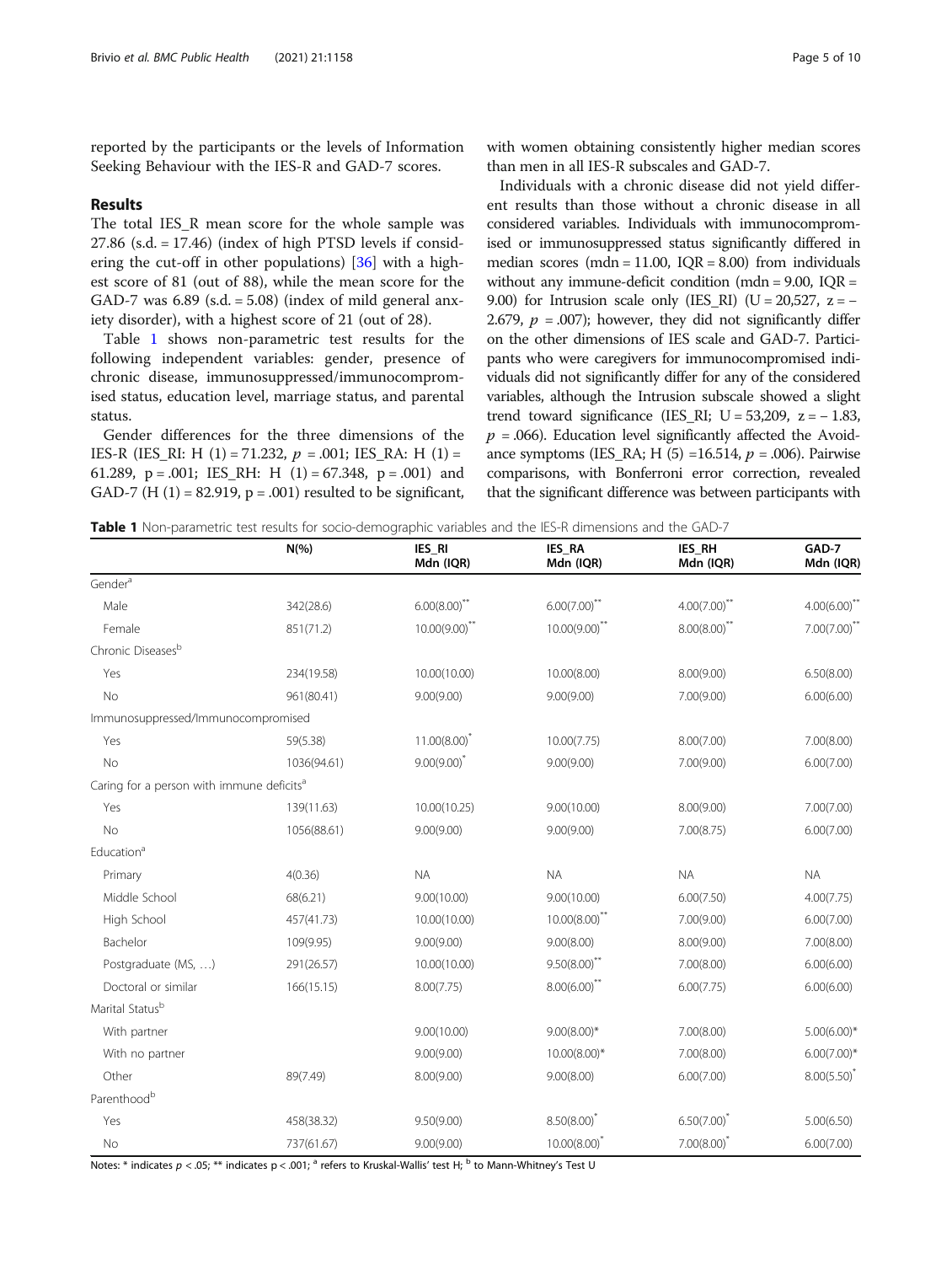doctoral or similar level of education (mdn =  $8.00$ , IOR = 6.00) and participants with an high school diploma (mdn = 10.00,  $IQR = 8.00$ , or with a bachelor degree (mdn = 9.50;  $IQR = 8.00$ . Thus, people with a higher educational levels showed to be less avoidant than the other groups. The presence of a partner/sentimental relationship also provided significant results for the Avoidance dimension of IES\_R  $(U = 122,473.00, z = 2.101, p = .36)$  and GAD-7  $(U = 121,$ 491.50,  $z = 2.042$ ,  $p = .041$ ). More specifically, individuals with partners had significantly lower median scores than individuals who were single both in IES\_A (mdn = 9.00,  $IQR = 8.00$  vs mnd = 10.00,  $IQR = 8.00$ ) and  $GAD$  (mdn = 5.00, IQR = 6.00 vs mdn = 6.00, IQR = 7.00).. Participants with children (Parenthood) had significantly lower levels of Avoidance (IES\_RA; U = 145,029.50,  $z = 2.536$ ,  $p = .011$ ) and Hyperarousal (IES\_RH; U = 142,434.00, z = 2.001,  $p =$ .045) compared to non-parents (IES\_RA mdn =  $8.50$ , IQR = 8.00 vs mdn = 10.00, IQR = 8.00; IES\_RH mdn = 6.50,  $IOR = 7.00$  vs mdn = 7.00,  $IOR = 8.00$ .

A MANOVA was used to test differences among generations. Using Pillai's trace, a significant effect of belonging to a specific generation on the Impact of Event Scale was found  $(V = .746, F (3,1041) = 1017.19, p =$ .001). Post-hoc analysis with separate univariate tests on the IES dimensions revealed non-significant differences for Intrusion (IES\_RI) and Avoidance (IES\_RA) among the different generations. Instead, the Hyperarousal dimension of the IES-R was significant (IES RH; f (3, 1043) = 3.112,  $p = .026$ ) with Generation Y (m = 8.37, s.d. = 5.68) showing higher levels of hyperarousal compared to Baby Boomers ( $m = 6.98$ , s.d.  $= 4.80$ ).

An univariate ANOVA was used to test differences among generations on general anxiety symptoms (GAD-7). Significant results emerged in GAD-7 scores among three generations (F  $(3,1041) = 5.113$ ,  $p = .002$ ). Particularly, post-hoc analyses revealed that Baby Boomers  $(m = 5.69, s.d. = 4.74)$  had significantly less anxiety symptoms than Generation Y ( $m = 7.38$ , s.d. = 5.19) and Generation Z (m = 7.42, s.d. = 5.07), indicating overall higher levels of anxiety symptoms in the younger generations.

Table 2 shows correlations between the IES dimensions, GAD-7, and Covid-19-related number of symptoms, and the Information-Seeking Behaviours for different information sources. It is important to note that the Covid-19-related number of symptoms positively correlated with all variables considered, whereas the Information-Seeking Behaviours differently correlated with the other scales based on the information sources. It is worth noting that information seeking on social media positively correlates with all IES-R subscales and GAD-7; information seeking through direct contacts instead (e.g., phone calls with family physicians or to the Coronavirus toll-free information line) is only correlated to the Avoidance dimension of IES-R. Information

| Covid-19-                      | <b>IES RI</b> | <b>IES RA</b> | <b>IES RH</b> | GAD-7     |  |
|--------------------------------|---------------|---------------|---------------|-----------|--|
| relatedsymptoms                | $.145***$     | $.112***$     | $.217**$      | $247**$   |  |
| Information-Seeking Behaviours |               |               |               |           |  |
| Social Media                   | $222**$       | $.138***$     | $202**$       | $213**$   |  |
| Traditional Media              | $140**$       | .005          | .054          | .048      |  |
| Institutional Sources          | $133**$       | .029          | $.128***$     | $.094***$ |  |
| Direct Contact                 | 014           | $075*$        | $-.002$       | $-.017$   |  |

Notes: \*\* Spearman's correlation is significant at .01. (two-tailed). \* Spearman's correlation is significant at .05 (two-tailed)

seeking through traditional media (e.g. newspapers) positively correlated with the Intrusion dimension (IES\_ RI), and information seeking through institutional sources (e.g. national and regional websites) positively correlated with GAD-7 and all IES\_R dimensions, except for Avoidance.

#### **Discussion**

Panic and anxiety are recurring elements in the early stages of all crisis contexts, including during a pandemic. In the Italian population, feelings of loss of control and of being forcefully confined have been inevitably exacerbated by the narrative of increased number of cases detected and associated deaths along with a daily bulletin frequently compared to a war bulletin. The greatest consequence of the mandatory lockdown was fear (of being infected, of infecting children or elderly parents, and of economic crisis) [[39](#page-9-0)–[44](#page-9-0)] which is strongly associated with mental health [[43\]](#page-9-0). Results from this exploratory study seem to suggest partial agreement with finding from emerging research about COVID-19 and especially the reviews trying to collect evidences from different countries, e.g. Hossain et al. [\[17](#page-8-0), [18\]](#page-8-0), which identifies gender, age, marital status, education, and health problems as factor impacting mental health during the current outbreak and other infective diseases. Our data showed that the Italian population felt shocked by worsening of the pandemic and the resulting lockdown to reduce its spread, with average scores of PTSD symptoms nearing the threshold for a full diagnosis of the disorder, when referring to cut-off values set for other populations (cut-off ranging from 22 to 24 in individuals with substance use disorders) [[36](#page-9-0)]. The overall level of symptoms of anxiety exceeded the cut-off expected for "mild anxiety" (cut-off for mild anxiety in the GAD scale is 5, and the mean score for the population was 6.89), showing a high risk of developing anxiety disease.

Gender appeared to play an important role in developing PTSD and anxiety symptoms in the Italian sample involved in this study. Women displayed higher level of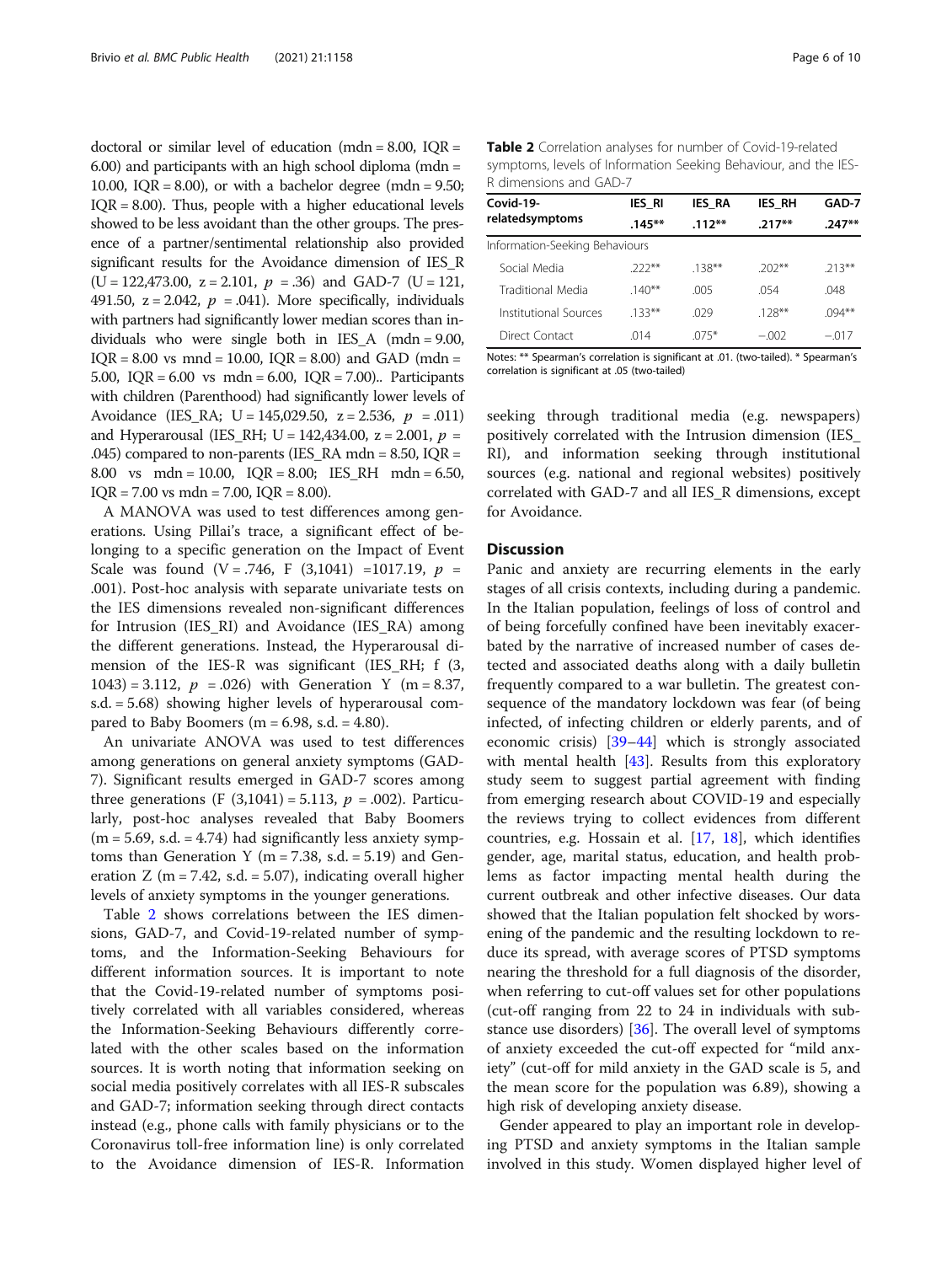anxiety  $(m = 7)$ , which is close to the cut-off point of 8 found in clinical populations [\[38\]](#page-9-0). In a population-wide catastrophe, women react with higher levels of distress: they tend to ruminate on the event (Intrusion) and attempt to avoid the issue (Avoidance) yet still develop symptoms linked to generalized anxiety (Hyperarousal). These results confirm previous literature that women are more psychologically and emotionally at risk during a traumatic event [\[45\]](#page-9-0), including during the COVID-19 outbreak [[46\]](#page-9-0).

In the Italian self-selected sample considered in this study, participants with chronic diseases do not seem to show a higher likelihood of developing PTSD or GAD symptoms, as reported in other traumatic events [\[47](#page-9-0)]. This result is not coherent with other studies that focused on emotional reactions of populations with different chronic diseases during the COVID-19 pandemic [[48](#page-9-0)–[50](#page-9-0)]. Ozamiz-Extebarria et al. (2020) reported that, in Spain, younger individuals with chronic diseases complained more of symptoms related to anxiety and depression during the arrival of the virus and consequent confinement than the rest of the population [\[49](#page-9-0)]. Additionally, the presence of a chronic disease as a risk factor for anxiety and depression during the COVID-19 pandemic has been observed by Ping et al. (2020, 29] in the general population in China and by Salari et al. (2020) in patients with Parkinson's Disease [[48](#page-9-0)] and Epilepsy [\[51](#page-9-0)] in Iran. Participants with immunocompromised or immunosuppressed status were an exception in our sample as these individuals have more frequent intrusive symptoms than those who are not immune-deficient. Nature, duration, and a cure for COVID-19 are unknown; therefore, those with this status may feel more at risk of contracting the virus and may be consumed by a circular thought process of selfprotection, fear of contagion, and concern for caregivers [[52\]](#page-9-0). The lack of coherent significant results on immunocompromised or immunosuppressed patients may be due to the severity of the chronic illness, which was not observed and analysed in this study. Caregivers do not have a significantly different risk of PTSD or GAD symptoms from the rest of the population in the Italian sample examined, although there is emerging evidence that they may experience more distress than both patients and the general population [[17,](#page-8-0) [53\]](#page-9-0). Higher educational levels appear to be a protective factor in the sample analysed, specifically in regards to tendency to avoid information about the traumatic event. These results seem to only partially confirm the results obtained in other studies both on the Italian population [[23](#page-8-0), [25](#page-8-0)] and populations from other countries [\[14,](#page-8-0) [54\]](#page-9-0), which observe clearer effects of educational levels on mental health. It is possible to hypothesize that a higher level of education implies more ability to understand information about

the pandemic and to manage the complexity behind the situation, thus curbing anxiety and traumatic responses. Having a partner seems to be a protective factor against anxiety, and the Italian sample appears to support this finding from other studies [[54](#page-9-0)]. Having someone to lean on during the pandemic may also ease the burden of uncertainty caused by the situation. Another sociodemographic characteristic that appears to have a mitigating effect on psychological distress is parenthood. Parents develop less symptoms of PTSD (Avoidance and Hyperarousal) than the rest of the population. This is likely due to the fact that efficient caregiving for their children would not allow a complete focus on themselves and would discourage avoidance and excessive reactions. Generational differences (thus age differences) highlighted in this research are aligned fully with other COVID-19-related findings  $[14, 22, 25, 54, 55]$  $[14, 22, 25, 54, 55]$  $[14, 22, 25, 54, 55]$  $[14, 22, 25, 54, 55]$  $[14, 22, 25, 54, 55]$  $[14, 22, 25, 54, 55]$  $[14, 22, 25, 54, 55]$  $[14, 22, 25, 54, 55]$  $[14, 22, 25, 54, 55]$  $[14, 22, 25, 54, 55]$  that suggest that younger generations are more vulnerable to different dimensions of psychological distress than older generations. Younger individuals are least prepared to face trauma or may be more informed about the nature of Coronavirus than their older counterparts, which may generate more anxiety and PTSD symptoms due to fear for themselves, their parents, and/or their offspring. Furthermore, the COVID-19 crisis presents sizable risks among younger generations in the areas of education, employment, mental health, and disposable income. These younger generations will heavily carry the long-term economic and social burdens secondary to the pandemic, which may ultimately impact their overall health and well-being as they focus primarily on short-term economic and equity resolutions.

Finally, a more intense information-seeking behaviour (especially for mediated sources of information) correlates highly with symptoms of PTSD and anxiety, confirming previous findings in other populations [[43](#page-9-0), [46\]](#page-9-0). Feelings of uncertainty and general lack of clear information about the virus may trigger seeking more information, whose quality and quantity may cause increasing levels of distress [[43,](#page-9-0) [56\]](#page-9-0).

#### **Limits**

While the results are based on a large sample, the results are limited by the sampling technique, which does not allow to generalize the considerations made here. As seen in Table [3,](#page-7-0) our sample is slightly divergent from the general population, with female, and highly educated people being over represented, while people with chronic disease being under-represented, but our contribution is in line with other recent studies [[23,](#page-8-0) [25](#page-8-0)] for both sample composition and directions of results.

With a snowball sampling technique, self-selection bias due to non-coverage of different population groups (e.g. vulnerable population, people with no access to the Internet) is possible [\[57](#page-9-0)]. Since representativeness is not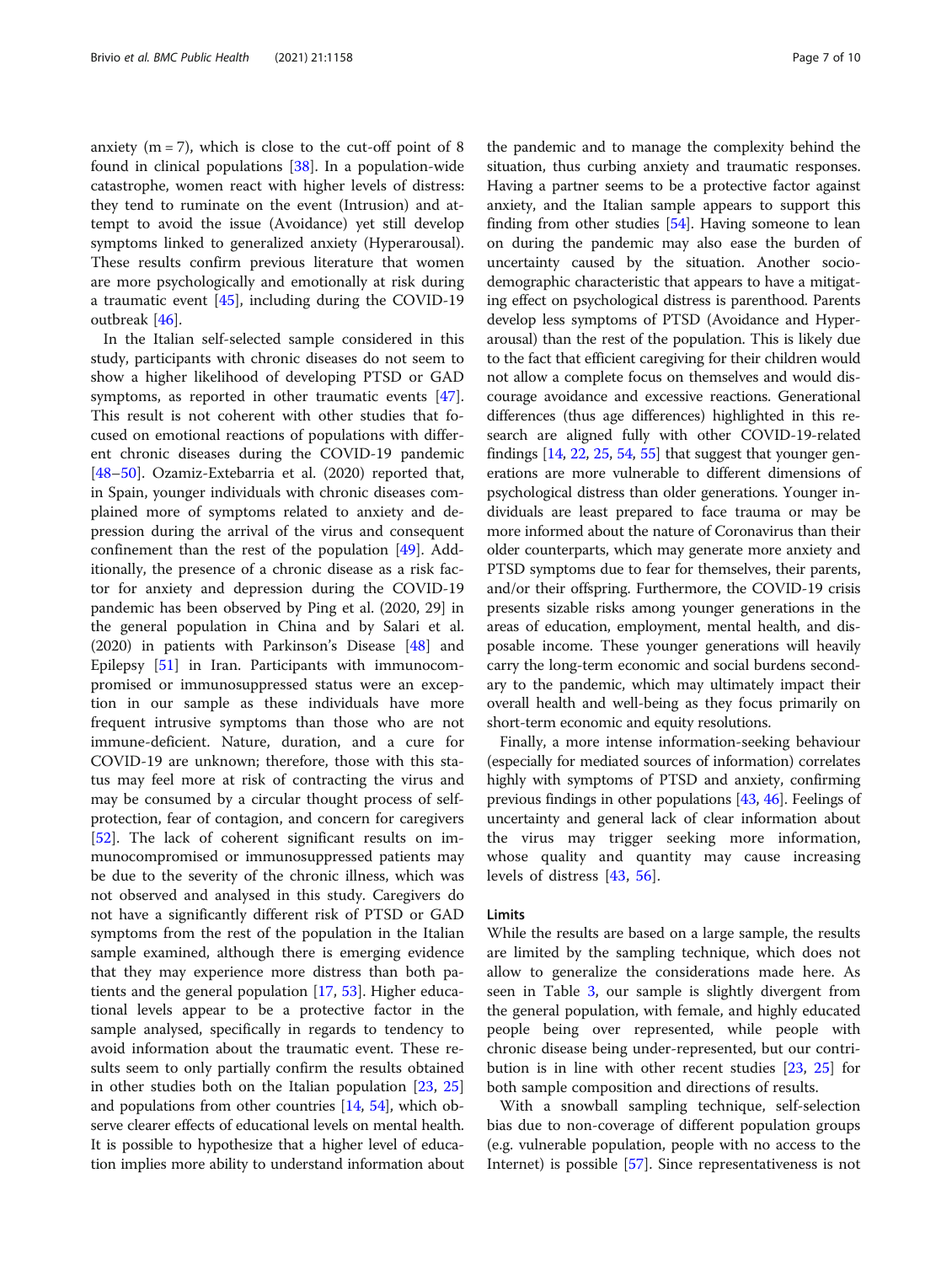<span id="page-7-0"></span>

| Table 3 Frequencies and percentages for the socio-           |
|--------------------------------------------------------------|
| demographic characteristics of the sample and in the Italian |
| population                                                   |

|                              | Sample  |        | Italian Population (over 18) |        |  |
|------------------------------|---------|--------|------------------------------|--------|--|
|                              | N       | %      | N                            | %      |  |
| Gender <sup>a</sup>          |         |        |                              |        |  |
| Male                         | 342,00  | 28,62  | 29,340,565,00                | 48,18  |  |
| Female                       | 851,00  | 71,21  | 30,904,074,00                | 51,82  |  |
| Other                        | 2,00    | 0,09   |                              |        |  |
| Total                        | 1195,00 | 100,00 | 60,244,639,00                | 100,00 |  |
| Generation <sup>b</sup>      |         |        |                              |        |  |
| <b>Baby Boomers</b>          | 315,00  | 26,40  | 15,350,381,00                | 35,21  |  |
| Gen X                        | 325,00  | 27,20  | 10,120,605,00                | 23,21  |  |
| Gen Y                        | 263,00  | 22,00  | 13,962,868,00                | 32,02  |  |
| Gen Z                        | 292,00  | 24,40  | 4,166,245,00                 | 9,56   |  |
| Total                        | 1195,00 | 100,00 | 43,600,099,00                | 100,00 |  |
| Education level <sup>a</sup> |         |        |                              |        |  |
| No title                     |         |        | 4,920,233,00                 | 8,77   |  |
| primary                      | 4,00    | 0,30   | 11,279,166,00                | 20,10  |  |
| Middle School                | 68,00   | 5,70   | 16,706,879,00                | 29,77  |  |
| High School                  | 457,00  | 38,20  | 16,950,936,00                | 30,20  |  |
| BA/BS                        | 109,00  | 15,50  | 1,579,856,00                 | 2,81   |  |
| Post-graduate                | 291,00  | 24,40  | 4,691,104,00                 | 8,36   |  |
| Doctoral or similar          | 166,00  | 13,90  |                              |        |  |
| Total                        | 1195,00 | 98,00  | 56,128,174,00                | 100,00 |  |
| Chronic Disease <sup>c</sup> |         |        |                              |        |  |
| Yes                          | 234,00  | 19,58  | 24,000,000,00                | 42,76  |  |
| No                           | 961,00  | 80,42  | 32,128,174,00                | 57,24  |  |
| Total                        | 1195,00 | 100,00 | 56,128,174,00                | 100,00 |  |

<sup>a</sup> Data from the Italian National Institute of Statistics (ISTAT), calculated on the total of the Italian population based on 2011 census; b Data from ISTAT, calculated on Italian population aged 18-74 based on 2011 census; <sup>c</sup> Data from the Italian Istituto Superiore di Sanità's chronic disease 2019 report

guaranteed, there is not certain knowledge os the distribution of the population. Sampling bias also may affect the results, because the link to the survey may be passed from participants to people they know well, thus possibly obtaining a sample of participants that share similar characteristics. This obviously limits the scope of the hypothesis here presented and may bring to biased estimates [[58\]](#page-9-0).

Finally, post-traumatic stress symptoms and depression commonly co-occur [\[59](#page-9-0)]. Some symptoms of depression and PTSD overlap, but they remain two distinct trauma-related phenotypes [[60](#page-9-0)]. Nevertheless, in order to avoid burdening the participants, only a few measurements of interest were selected, specifically focused on PTSD symptoms and anxiety, typical of the acute reaction to trauma  $[61, 62]$  $[61, 62]$  $[61, 62]$ , avoiding to add a further

questionnaires to measure other symptoms, such as depression, rumination, etc.

#### Conclusions

The COVID-19 pandemic of 2020 has not only had a physical impact, as Italian citizens appear to be experiencing ever-increasing levels of distress due to the uncertainty and the limitations posed by the pandemic. While negative psychological reactions are to be expected [\[63](#page-9-0)], it is important to act swiftly to avoid a psychological crisis in which symptoms of PTSD and GAD actually develop into full-blown disorders. It is also fundamental that future research is carried out to track the mental well-being of the general population throughout the entire duration of the pandemic- Another major focus should also be vulnerable groups (i.e., individuals with cancer or immunosuppressed, and younger generations) who may be more strongly impacted by the pandemic. For instance, to avoid exacerbating intergenerational inequalities and to involve young people in building societal resilience, we need to anticipate the psychological impact of the pandemic across different age groups through application of effective monitoring. Eliminating Fear of COVID-19  $[42]$  – and of future diseases – is paramount. Preventative interventions targeting mental health should be in place for any country-wide emergencies and should also be part of the intervention packages deployed by governments. Anecdotal evidence shows that Italy is slowly addressing the psychological side of the pandemic. For example, in the midst of the pandemic, the regional government of Campania (one of the most populous areas of Italy) ruled to have a "family psychologist," a figure similar to the family physician but focused on individuals' mental health, as mental health has been becoming an increasingly more important concern for people and institutions. The results presented here aim to help identify particularly vulnerable populations, like women and younger generations, who should be among the first recipients of mental health care from Public Health officials. Addressing mental health during a crisis such as the COVID-19 one is important because individuals affected by mental health issues may have less resources to understand and apply preventative behaviours that may help prevent the spread of the pandemic [\[2](#page-8-0)] and also important consequences, such as suicide, which is already a phenomenon registered during this pandemic [\[64](#page-9-0)–[66\]](#page-9-0). Monitoring and intervening on mental health of the population and especially of vulnerable groups would also help avoiding the chronicization of the symptoms into full-blown psychiatric diseases that may affect people not just during, but also after the outbreak, imposing new, raising costs on health systems that have already been strained by the pandemic.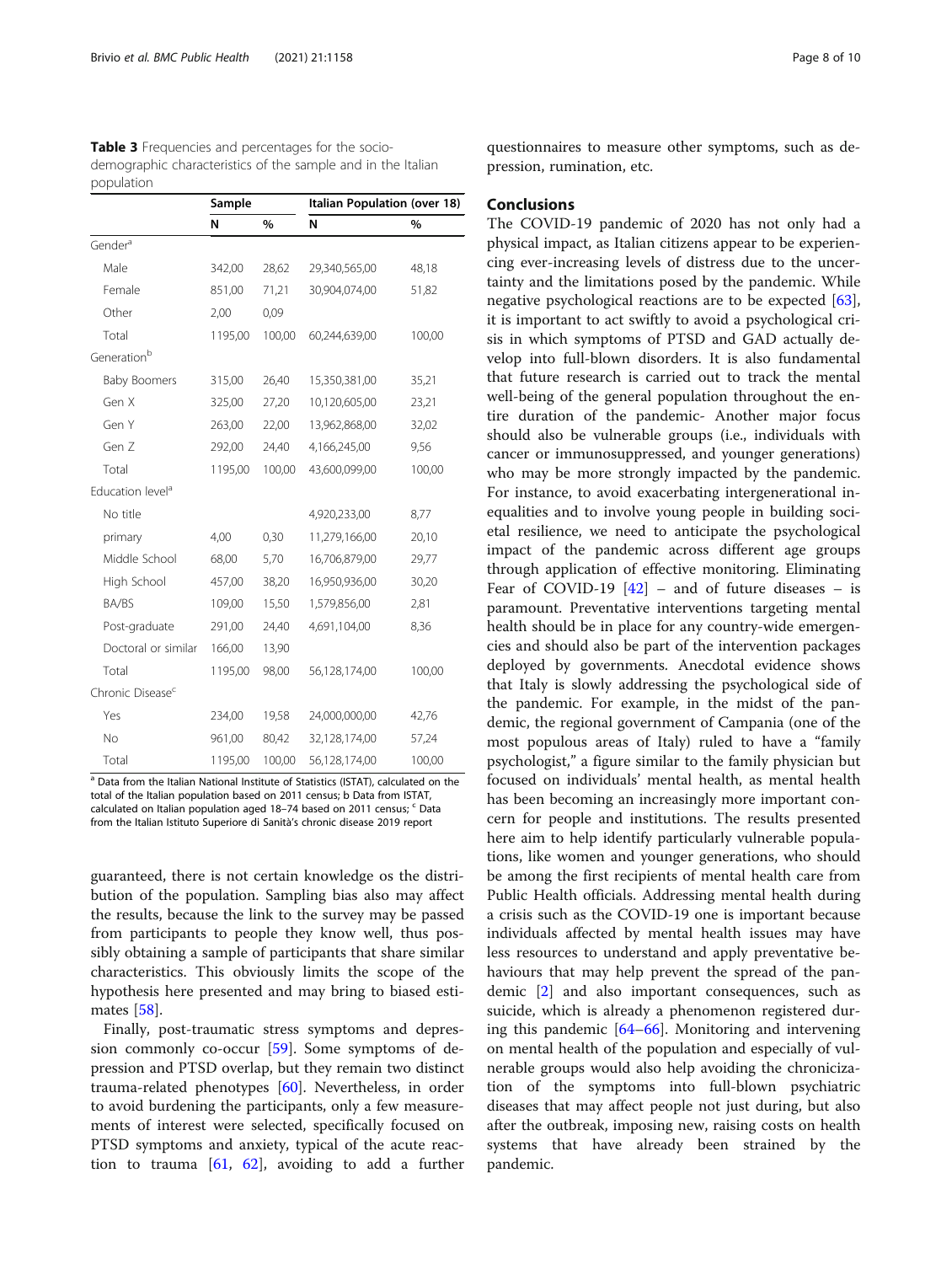#### <span id="page-8-0"></span>Abbreviations

COVID-19: 2019/2020 SARS-CoVID Coronavirus disease; PTSD: Post-traumatic Stress Disorder; GAD: Generalized Anxiety Disorder; IES-R: Impact of Event Scale – Revised; IES-RI: Impact of Event Scale – Revised, Intrusion dimension; IES-RH: Impact of Event Scale – Revised, Hyperarousal dimension; IES-RA: Impact of Event Scale – Revised, Avoidance dimension; GAD-7: Generalized Anxiety Disorder Scale – 7 items

#### Acknowledgements

EB would like to acknowledge Umberto Veronesi Foundation for their support.

#### Authors' contributions

EB, SO, PG: conceptualization, literature review, methodology, writing, reviewing & editing; EB: data curation, formal analyses; GP: conceptualization, reviewing & editing, supervision. The author(s) read and approved the final manuscript.

#### Funding

EB is supported by a grant from Umberto Veronesi Foundation.

#### Availability of data and materials

The raw data supporting the conclusions of this article will be made available by the authors upon request, without undue reservation.

#### **Declarations**

#### Ethics approval and consent to participate

The study was reviewed and approved by the IEO Ethics Committee. All participants provided informed consent to participate to the research. All research methods and procedures were conducted according to the Declaration of Helsinki.

#### Consent for publication

Not Applicable.

#### Competing interests

The authors declare no competing interests.

#### Author details

<sup>1</sup>Applied Research Division for Cognitive and Pychological Science, Istituto Europeo d'Oncologia IRCCS, Viale Ripamonti 435, 20141 Milan, Italy. <sup>2</sup> <sup>2</sup>Department of Oncology and Hemato-Oncology, University of Milan, Milan, Italy.

#### Received: 9 December 2020 Accepted: 4 May 2021 Published online: 16 June 2021

#### References

- 1. Anzolin E, Amante A. First Italian dies of coronavirus as outbreak flares in north | Reuters. Reuters. 2020. [https://www.reuters.com/article/us-china-hea](https://www.reuters.com/article/us-china-health-italy/coronavirus-outbreak-grows-in-northern-italy-16-cases-reported-in-one-day-idUSKBN20F0UI) [lth-italy/coronavirus-outbreak-grows-in-northern-italy-16-cases-reported-in](https://www.reuters.com/article/us-china-health-italy/coronavirus-outbreak-grows-in-northern-italy-16-cases-reported-in-one-day-idUSKBN20F0UI)[one-day-idUSKBN20F0UI](https://www.reuters.com/article/us-china-health-italy/coronavirus-outbreak-grows-in-northern-italy-16-cases-reported-in-one-day-idUSKBN20F0UI). Accessed 21 Oct 2020.
- 2. Brivio E, Oliveri S, Pravettoni G. Empowering communication in emergency contexts: reflections from the Italian coronavirus outbreak. Mayo Clin Proc. 2020;95(5):849–51. [https://doi.org/10.1016/j.mayocp.2020.03.021.](https://doi.org/10.1016/j.mayocp.2020.03.021)
- 3. Paterlini M. On the front lines of coronavirus: the Italian response to covid-19. BMJ. 2020;368:m1065.
- 4. Fanelli D, Piazza F. Analysis and forecast of COVID-19 spreading in China, Italy and France. Chaos, Solitons and Fractals. 2020;134:109761.
- 5. Oliveri S, Pravettoni G, Fioretti C, Hansson MG. Let the individuals directly concerned decide: a solution to tragic choices in genetic risk information. Public Health Genomics. 2016;19(5):307–13. [https://doi.org/10.1159/00044](https://doi.org/10.1159/000448913) [8913](https://doi.org/10.1159/000448913).
- 6. Garfin DR, Silver RC, Holman EA. The novel coronavirus (COVID-2019) outbreak: amplification of public health consequences by media exposure. Health Psychol. 2020;39(5):355–7. <https://doi.org/10.1037/hea0000875>.
- Lahav Y. Psychological distress related to COVID-19 the contribution of continuous traumatic stress. J Affect Disord. 2020;277:129–37. [https://doi.](https://doi.org/10.1016/j.jad.2020.07.141) [org/10.1016/j.jad.2020.07.141](https://doi.org/10.1016/j.jad.2020.07.141).
- 8. Bridgland VME, Moeck EK, Green DM, Swain TL, Nayda DM, Matson LA, et al. Why the COVID-19 pandemic is a traumatic stressor. PLoS One. 2021;16(1): e0240146. <https://doi.org/10.1371/journal.pone.0240146>.
- 9. Spoont MR, Williams JW, Kehle-Forbes S, Nieuwsma JA, Mann-Wrobel MC, Gross R. Does this patient have posttraumatic stress disorder?: rational clinical examination systematic review. JAMA. 2015;314(5):501–10. [https://](https://doi.org/10.1001/jama.2015.7877) [doi.org/10.1001/jama.2015.7877.](https://doi.org/10.1001/jama.2015.7877)
- 10. Lee AM, Wong JG, McAlonan GM, Cheung V, Cheung C, Sham PC, et al. Stress and psychological distress among SARS survivors 1 year after the outbreak. Can J Psychiatr. 2007;52(4):233–40. [https://doi.org/10.1177/](https://doi.org/10.1177/070674370705200405) [070674370705200405](https://doi.org/10.1177/070674370705200405).
- 11. Sim K, Chua HC. The psychological impact of SARS: a matter of heart and mind. CMAJ. 2004;170(5):811–2. <https://doi.org/10.1503/cmaj.1032003>.
- 12. Hawryluck L, Gold WL, Robinson S, Pogorski S, Galea S, Styra R. SARS control and psychological effects of quarantine. Toronto: Canada. Emerg Infect Dis; 2004.
- 13. Luo M, Guo L, Yu M, Wang H. The psychological and mental impact of coronavirus disease 2019 (COVID-19) on medical staff and general public – a systematic review and meta-analysis. Psychiatry Res. 2020.
- 14. Xiong J, Lipsitz O, Nasri F, Lui LMW, Gill H, Phan L, et al. Impact of COVID-19 pandemic on mental health in the general population: a systematic review. J Affect Disord. 2020;277:55–64. <https://doi.org/10.1016/j.jad.2020.08.001>.
- 15. Wang LQ, Zhang M, Liu GM, Nan SY, Li T, Xu L, et al. Psychological impact of coronavirus disease (2019) (COVID-19) epidemic on medical staff in different posts in China: a multicenter study. J Psychiatr Res. 2020;129:198– 205. [https://doi.org/10.1016/j.jpsychires.2020.07.008.](https://doi.org/10.1016/j.jpsychires.2020.07.008)
- 16. Wang C, Pan R, Wan X, Tan Y, Xu L, Ho CS, et al. Immediate psychological responses and associated factors during the initial stage of the 2019 coronavirus disease (COVID-19) epidemic among the general population in China. Int J Environ Res Public Health. 2020;17.
- 17. Hossain MM, Tasnim S, Sultana A, Faizah F, Mazumder H, Zou L, et al. Epidemiology of mental health problems in COVID-19: A review. F1000Research. 2020;9:636. [https://doi.org/10.12688/f1000research.24457.1.](https://doi.org/10.12688/f1000research.24457.1)
- 18. Hossain MM, Sultana A, Purohit N. Mental health outcomes of quarantine and isolation for infection prevention: a systematic umbrella review of the global evidence. SSRN Electron J. 2020;:1–27.
- 19. Mental health and psychosocial considerations during the COVID-19 outbreak. [https://www.who.int/publications/i/item/WHO-2019-nCoV-Menta](https://www.who.int/publications/i/item/WHO-2019-nCoV-MentalHealth-2020.1) [lHealth-2020.1.](https://www.who.int/publications/i/item/WHO-2019-nCoV-MentalHealth-2020.1) Accessed 20 Oct 2020.
- 20. Fekih-Romdhane F, Ghrissi F, Abbassi B, Cherif W, Cheour M. Prevalence and predictors of PTSD during the COVID-19 pandemic: findings from a Tunisian community sample. Psychiatry Res. 2020;290:113131. [https://doi.org/10.101](https://doi.org/10.1016/j.psychres.2020.113131) [6/j.psychres.2020.113131](https://doi.org/10.1016/j.psychres.2020.113131).
- 21. González-Sanguino C, Ausín B, Castellanos MÁ, Saiz J, López-Gómez A, Ugidos C, et al. Mental health consequences during the initial stage of the 2020 coronavirus pandemic (COVID-19) in Spain. Brain Behav Immun. 2020; 87:172–6. [https://doi.org/10.1016/j.bbi.2020.05.040.](https://doi.org/10.1016/j.bbi.2020.05.040)
- 22. Zhang Y, Ma ZF. Impact of the COVID-19 pandemic on mental health and quality of life among local residents in Liaoning Province, China: a crosssectional study. Int J Environ Res Public Health. 2020;17(7):2381. [https://doi.](https://doi.org/10.3390/ijerph17072381) [org/10.3390/ijerph17072381](https://doi.org/10.3390/ijerph17072381).
- 23. Ferrucci R, Averna A, Marino D, Reitano MR, Ruggiero F, Mameli F, et al. Psychological impact during the first outbreak of COVID-19 in Italy. Front Psychiatry. 2020;11:559266. <https://doi.org/10.3389/fpsyt.2020.559266>.
- 24. The Lancet. Social media, screen time, and young people's mental health. The Lancet. 2019;393:611. [https://doi.org/10.1016/S0140-6736\(19\)30358-7](https://doi.org/10.1016/S0140-6736(19)30358-7).
- 25. Mazza C, Ricci E, Biondi S, Colasanti M, Ferracuti S, Napoli C, et al. A nationwide survey of psychological distress among italian people during the covid-19 pandemic: immediate psychological responses and associated factors. Int J Environ Res Public Health. 2020;17(9). [https://doi.org/10.3390/](https://doi.org/10.3390/ijerph17093165) [ijerph17093165](https://doi.org/10.3390/ijerph17093165).
- 26. Sharma N, Vaish H. Impact of COVID 19 on mental health and physical load on women professionals: an online cross-sectional survey. Health Care Women Int. 2020;41(11-12):1255–72. [https://doi.org/10.1080/07399332.202](https://doi.org/10.1080/07399332.2020.1825441) [0.1825441](https://doi.org/10.1080/07399332.2020.1825441).
- 27. Rapisarda F, Vallarino M, Cavallini E, Barbato A, Brousseau-Paradis C, De Benedictis L, et al. The early impact of the Covid-19 emergency on mental health workers: a survey in Lombardy, Italy. Int J Environ Res Public Health. 2020;17(22):8615. [https://doi.org/10.3390/ijerph17228615.](https://doi.org/10.3390/ijerph17228615)
- 28. Arafa A, Mohamed A, Saleh L, Senosy S. Psychological impacts of the COVID-19 pandemic on the public in Egypt. Community Ment Health J. 2021;57(1):64–9. [https://doi.org/10.1007/s10597-020-00701-9.](https://doi.org/10.1007/s10597-020-00701-9)